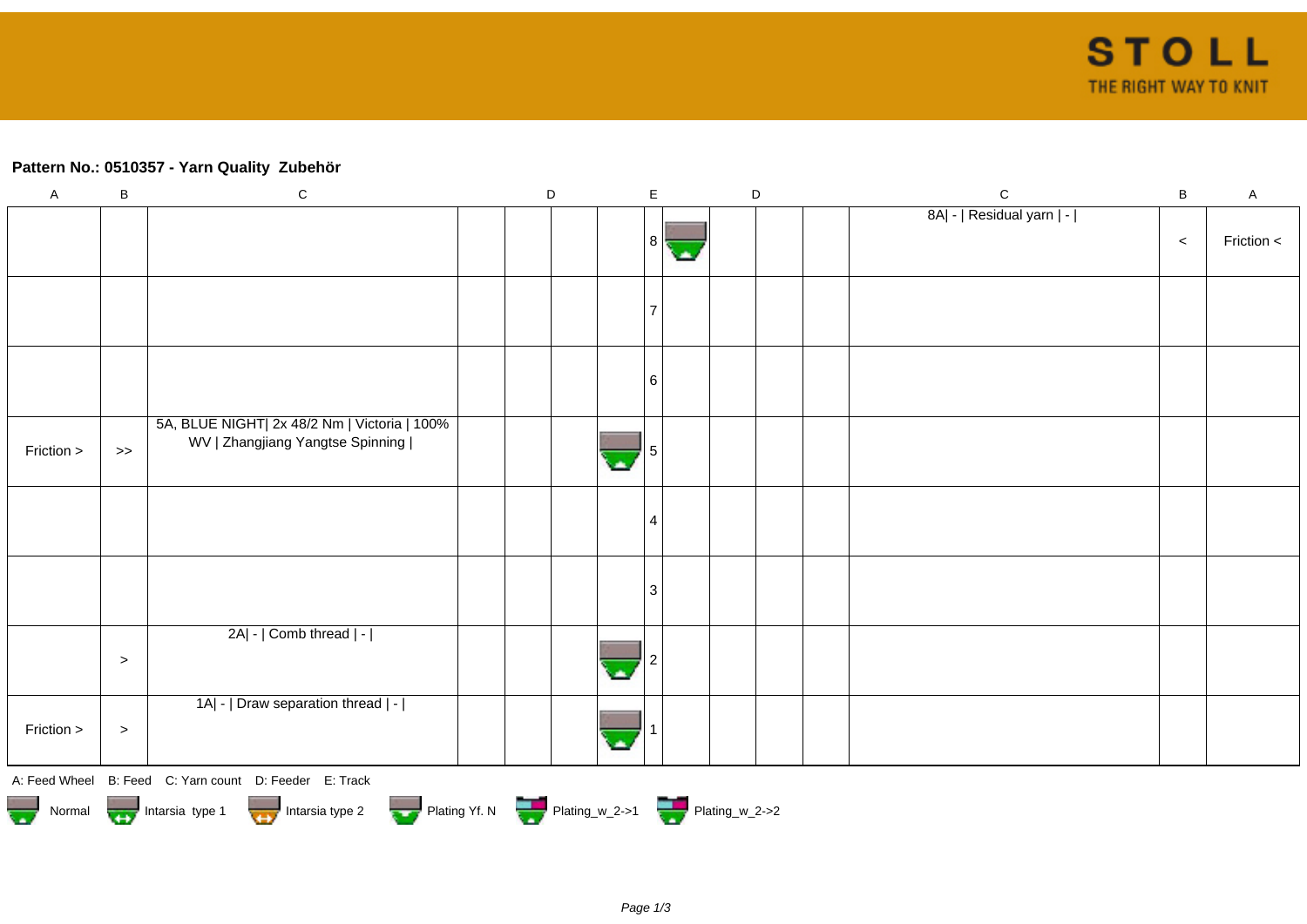## **Pattern No.: 0510357 - Yarn Quality V-Teil(e)**

| $\boldsymbol{\mathsf{A}}$                                                                                                                                                                                                      | B                                                                                           | ${\bf C}$                                                                        |  | D |   | E  |  | D |  |  | $\mathbf C$                                                                  | $\, {\bf B}$ | $\mathsf{A}$ |
|--------------------------------------------------------------------------------------------------------------------------------------------------------------------------------------------------------------------------------|---------------------------------------------------------------------------------------------|----------------------------------------------------------------------------------|--|---|---|----|--|---|--|--|------------------------------------------------------------------------------|--------------|--------------|
|                                                                                                                                                                                                                                |                                                                                             |                                                                                  |  |   |   | 8  |  |   |  |  | 8A  -   Residual yarn   -                                                    | $\,<\,$      | Friction <   |
|                                                                                                                                                                                                                                |                                                                                             |                                                                                  |  |   |   |    |  |   |  |  |                                                                              |              |              |
|                                                                                                                                                                                                                                |                                                                                             |                                                                                  |  |   |   | 6. |  |   |  |  | 6A, ACACIA  2x 28/2 Nm   Adelaide   100% WV<br>  Zhangjiang Yangtse Spinning | <<           | Friction <   |
| Friction >                                                                                                                                                                                                                     | $\gt$                                                                                       | 5A, BLUE NIGHT  2x 48/2 Nm   Victoria   100%<br>WV   Zhangjiang Yangtse Spinning |  |   | ↔ |    |  |   |  |  |                                                                              |              |              |
| Friction >                                                                                                                                                                                                                     | $>$                                                                                         | 4A, BLUE NIGHT  2x 48/2 Nm   Victoria   100%<br>WV   Zhangjiang Yangtse Spinning |  |   |   |    |  |   |  |  |                                                                              |              |              |
|                                                                                                                                                                                                                                |                                                                                             |                                                                                  |  |   |   |    |  |   |  |  | 3A, ACACIA  2x 28/2 Nm   Adelaide   100% WV<br>  Zhangjiang Yangtse Spinning | <<           | Friction <   |
|                                                                                                                                                                                                                                | $\geq$                                                                                      | 2A  -   Comb thread   -                                                          |  |   |   |    |  |   |  |  |                                                                              |              |              |
| Friction >                                                                                                                                                                                                                     | $\,>$                                                                                       | 1A  -   Draw separation thread   -                                               |  |   |   |    |  |   |  |  |                                                                              |              |              |
|                                                                                                                                                                                                                                |                                                                                             | A: Feed Wheel B: Feed C: Yarn count D: Feeder E: Track                           |  |   |   |    |  |   |  |  |                                                                              |              |              |
| and the control of the control of the control of the control of the control of the control of the control of the control of the control of the control of the control of the control of the control of the control of the cont | Plating Yf. N Plating_w_2->1 Plating_w_2->2<br>Intarsia type 1<br>Intarsia type 2<br>Normal |                                                                                  |  |   |   |    |  |   |  |  |                                                                              |              |              |